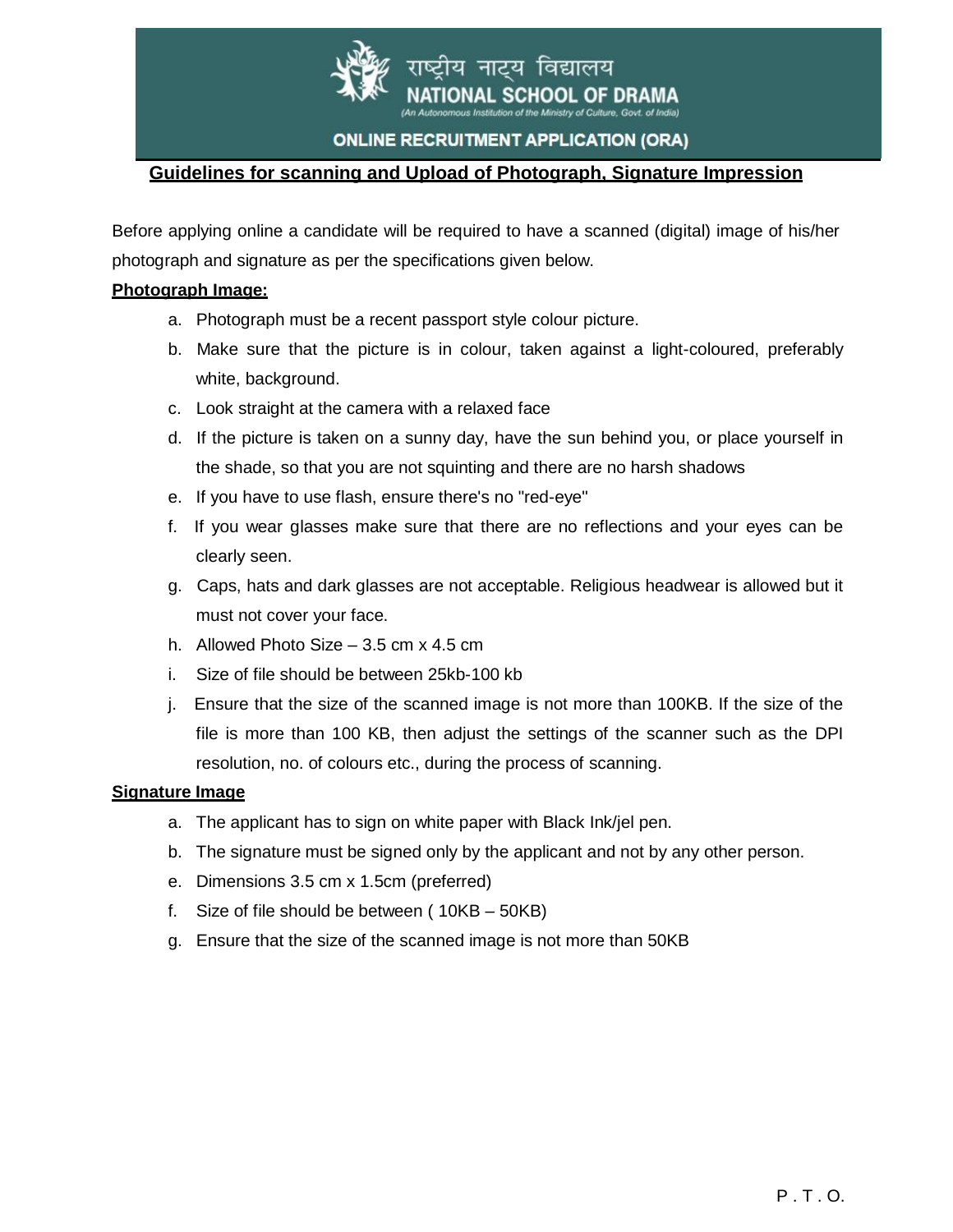## **Scanning the photograph & signature**

- a. Set the scanner resolution to a minimum of 200 dpi (dots per inch)
- b. Set Color to True Color
- c. File Size as specified above
- d. Crop the image in the scanner to the edge of the photograph/signature, then use the upload editor to crop the image to the final size (as specified above).
- e. The image file should be JPG or JPEG format. An example file name is: image01.jpg or image01.jpeg Image dimensions can be checked by listing the folder files or moving the mouse over the file image icon.
- Candidates using MS Windows/MSOffice can easily obtain photo and signature in .jpeg format not exceeding 100KB & 50KB (for signature) respectively by using MS Paint or MSOffice Picture Manager. Scanned photograph and signature in any format can be saved in .jpg format by using 'Save As' option in the File menu and size can be reduced below 100KB(photograph) & 50KB(signature) by using crop and then resize the image.
- If the file size and format are not as prescribed, an error message will be displayed.
- While filling in the Online Application Form the candidate will be provided with a link to upload his photograph and signature.

# **Procedure for Uploading the Photograph and Signature**

- a. There will be three separate links for uploading Photograph & Signature
- b. Click on the respective link "Upload Photograph / Signature"
- c. Browse and Select the location where the Scanned Photograph / Signature file has been saved.
- d. Select the file by clicking on it